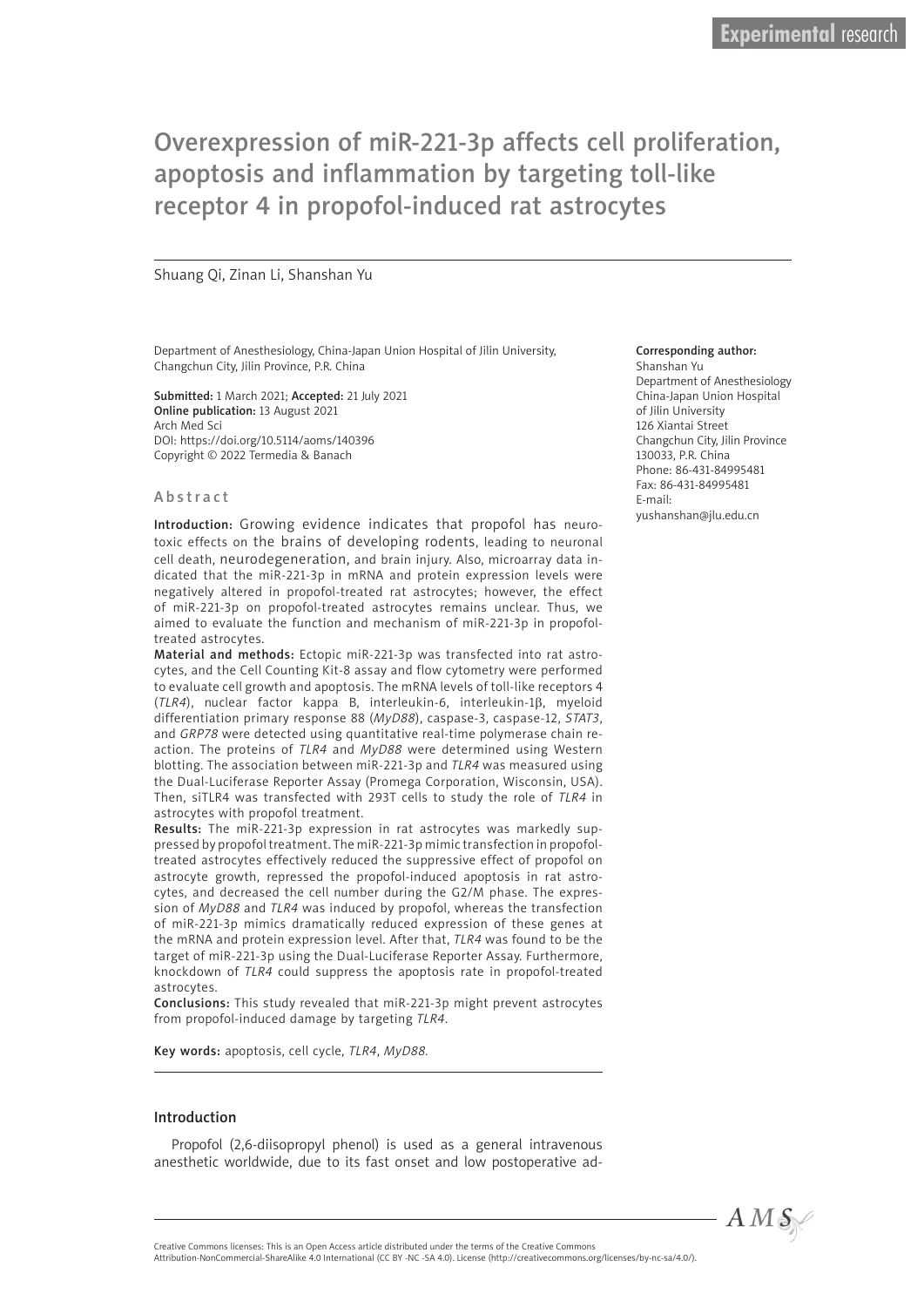verse reactions [1, 2]. Previous studies showed that propofol also was regarded as an anesthetic for children and pregnant women [3, 4]. However, in the great majority of clinical pediatric practices, propofol is considered as an off-label choice [5]. More and more studies have found that propofol might cause neurotoxicity and neurogenic damage. At present, there is a lack of evidence to support the safe use of propofol [6, 7]. Astrocytes are the most abundant glial cells in the central nervous system [8], which provide critical support for brain development, neuronal differentiation, and neurotransmitter homeostasis in the developing and adult CNS [9, 10]. Thus, the potential role of propofol in developing anesthesia strategies may be reconsidered.

MicroRNAs (miRNAs) are short non-coding RNAs (18–23 nt) that bind to the seed sequences within the 3'UTR region of target mRNAs to regulate translational repression or degradation of target mRNAs [11]. In addition, miRNAs dysregulation was associated with neurodegenerative disease [10, 12]. Some miRNAs are related to inflammatory pathways, such as miR-155, miR-146a, miR-21 and miR-124 [13]. Also, studies have proven that miRNAs affect the astrocyte cell cycle and their conversion into neurons, such as miR-146a [14], miR-338 [15], and miR-143-3p [16]. In addition, previous studies indicated that miR-221-3p is related to inflammatory conditions [17, 18]. Up to now, miR-221-3p expression has been mainly reported to occur in pathological conditions associated with cancer, such as thyroid cancer [19], non-small cell lung cancer [20] and breast cancer [21]. Moreover, Feng *et al*. [22] suggested that miR-221-3p could be used as a biomarker for mediated activation in astrocytes. Toll-like receptors (TLRs) are a family of transmembrane pattern recognition receptors that are mainly expressed on immune cells [23]. TLRs could induce a series of cell signal transduction pathways, release inflammatory mediators, and activate the adaptive immune system [24]. In addition, previous studies have indicated that miR-221-3p could medicate the inflammatory response in human umbilical vein endothelial cells through the target gene *TLR4* [17].

However, few studies have focused on the function of miR-221-3p on propofol-treated astrocytes through *TLR4*. Thus, in our study, we explored the function of miR-221-3p in astrocytes treated with propofol. First, the Cell Counting Kit-8 assay and flow cytometry were carried out to assess the astrocyte cell growth and apoptosis after transfecting miR-221-3p. After that, siTLR4 was transfected with 293T cells to study the role of *TLR4* in astrocytes with propofol treatment.

#### Material and methods

#### Animals

Pregnant Sprague-Dawley (SD) rats were obtained from Shanghai Laboratory Animal Center (Shanghai, China). The rats were raised using adequate food and water under constant temperature (23 ±1°C) and maintained on an adequate light-dark cycle for 12 h.

## Cell cultures

Twenty-four hours after birth, newborns were euthanized. The mice were disinfected with 75% alcohol. We removed the cerebral cortex from the skull and carefully dissected the meninges. Moreover, we cut the brain tissues into small pieces, which were digested using 4 ml of Hanks' Balanced Salt Solution (HBSS) (Thermo Fisher Scientific, MA, USA). Then, 1 ml of DNase, 4 ml of HBSS, and 1 ml of trypsin (2.5%) were added to a 10ml volume and the specimens underwent a water bath at 37°C for 15min.

Isolated cells were transferred into a fresh 50 ml tube and were washed using modified Eagle's medium (MEM) (Whitaker Bioproduct, MD, USA) with 10% characterized horse serum (Hyclone, UT, USA) to stop trypsin activity. Dissociated cells were collected through centrifugation at 1000 rpm for 5 min. Then, the MEM containing 10% horse serum was added and re-suspended. 293T cells were obtained from the Cell Bank of Shanghai Academy of Health Sciences (Shanghai, China), cultured in Gibco Dulbecco's Modified Eagle Medium (DMEM) (ME100202P1; Thermo Fisher Scientific, MA, USA), and added to 10% fetal bovine serum (FBS) (10091-148; Thermo Fisher Scientific, MA, USA), which were incubated in 5% CO<sub>2</sub> at 37°C.

#### Identification of astrocytes

The glial fibrillary acidic protein (GFAP) expression in astrocytes was identified using immunofluorescence staining. In short, we cultured the cells at a density of  $4 \times 10^5$  cells/ml in poly-l-lysinecoated coverslips. After attaching the cells to the flask, immunofluorescence staining was applied to identify astrocytes. Fresh 4% paraformaldehyde (Solarbio, Beijing, China) was prepared for fixing the cells at 4°C for 30 min. After that, we washed the cells once using phosphate-buffered saline (PBS) containing 5% penicillin/streptomycin (Corning Inc., Corning, NY, USA) and the cells were lysed using 0.1% Triton X-100 (Solarbio, Beijing, China) at room temperature for 20 min. Then, we washed the cells with PBS three times, and blocked using 3% BSA in PBS for 1 h, and combined with the primary antibody against GFAP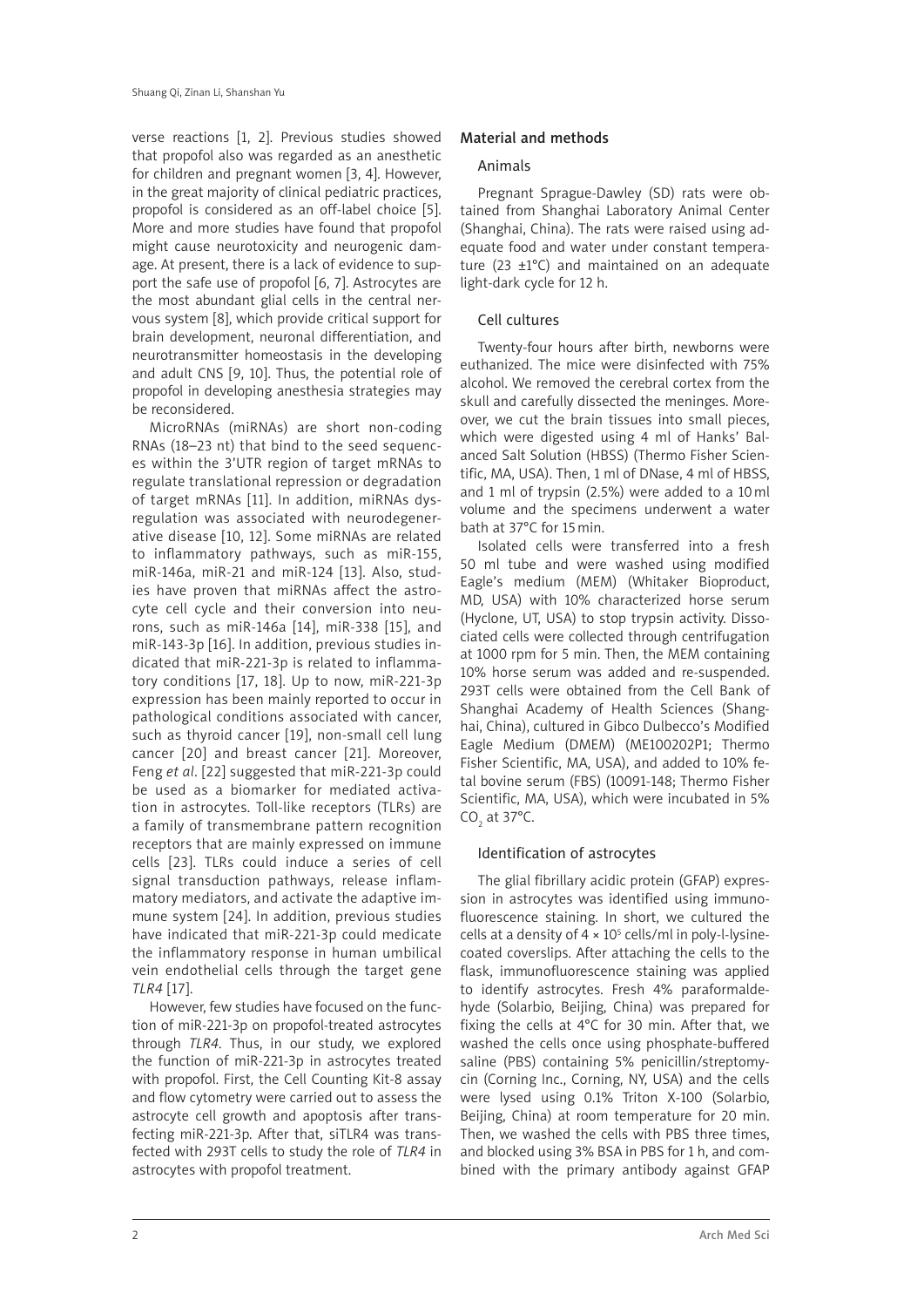(rabbit anti-GFAP, 1:800; ab7260, Abcam, Cambridge, UK). The cells were incubated overnight in a humid room at 4°C. The cells were washed with PBS three times, and then were incubated with donkey anti-rabbit IgG-488 (Sigma-Aldrich, MO, USA) at 37°C for 1.5 h in the dark and stained with 4 0,6-diamidino-2-phenylindole (Cell Signaling Technology, Danfoss, Massachusetts, USA). All images were obtained through a fluorescence microscope (Optika, Ponteranica, Bergamo, Italy) with appropriate filters.

# Cell processing

Astrocytes were treated with 10 μM propofol (the propofol-treated group), and astrocytes not treated with isopropanol were used as controls (the control group). After 48 h, we discarded the culture medium, then added 1 ml of TRIzol (Thermo Fisher Scientific, MA, USA) to each group of cells, and stored at –80°C.

# Cell transfection

A mimic negative control miRNA (NC mimics) and miR-221-3p mimic were obtained from Gene-Pharma (Shanghai, China). The NC mimics and miR-221-3p mimic were transfected into astrocytes by Lipofectamine 2000 Transfection Reagent (Thermo Fisher Scientific, MA, USA) based on commercial guidelines. Then, 20 nM of miR-221- 3p-mimics or miR-221-3p-NC was mixed with the transfection agent in Opti-MEM (Thermo Fisher Scientific, MA, USA) for 10 min, after that added to the astrocytes seeded on 6-well plates. The cells were replaced with fresh DMEM 5 h after transfection and further cultured for 48 h until the experiments.

## Quantitative real-time polymerase chain reaction (qRT-PCR)

The propofol-treated and control cells were collected for total RNA extraction using commercial RNAiso Plus (Takara, Dalian, China) following the user's manual. The first-strand cDNA was reverse transcribed based on the manual of the AMV Reverse Transcriptase kit (Thermo Fisher Scientific, MA, USA). Reverse transcription of miRNAs was performed using PrimeScript RT Master Mix (Takara, Dalian, China) at 65°C for 5 min. PCR reactions were conducted using SYBR Green Realtime PCR Master Mix (TOYOBO, Osaka, Japan). PCR protocols were pre-denatured at 95°C for 3 min, denatured for 30 cycles at 95°C for 30 s, annealed at 60°C for 30 s, extended at 72°C for 30 s, and finally extended at 72°C for 8 min. Primers of the indicated genes were synthesized using Genscript (Nanjing, China), and the primer sequences are presented in Table I. The intracellular levels of U6 and glyceraldehyde

3-phosphate dehydrogenase (GAPDH) were used as the internal controls for miRNAs and mRNAs, respectively. The relative levels of genes and miRNAs were calculated as 2<sup>-ΔΔCT</sup> [33].

# Cell viability assay

Cell viability was detected through Cell Counting Kit-8 (CCK-8) (Beyotime, Shanghai, China). Thus, the cells (100 μl/well) were seeded in 96 well plates for 24 h, 48 h, 72 h, and 96 h. Then, we added 10 μl of CCK-8 solution to the cells and incubated in an incubator at 37°C for 2 h. The absorbance at 450 nm (OD450) was evaluated using a microplate reader (Bio-Rad, Hercules, USA).

Table I. Primer sequences of qRT-PCR assay

| Primer                  | Sequence(5'-3')                                        |
|-------------------------|--------------------------------------------------------|
| PCNA-rF                 | GCTTCGGCAGCACATATACTAAAAT                              |
| PCNA-rR                 | CGCTTCACGAATTTGCGTGTCAT                                |
| GFAP-rF                 | GGTGTGGAGTGCCTTCGTATTAG                                |
| GFAP-rR                 | GGGACACTTTCAGCTCCATTTCT                                |
| TLR4-rF                 | GATTGCTCAGACATGGCAGTTTC                                |
| TLR4-rR                 | CACTCGAGGTAGGTGTTTCTGCTAA                              |
| $NF - \kappa B - rF$    | GCACGGATGACAGAGGCGTGTATAAGG                            |
| $NF$ - $\kappa$ B-r $R$ | GGCGGATGATCTCCTTCTCTCTGTCTG                            |
| $IL-6-rF$               | AAGAAAGACAAAGCCAGAGTC                                  |
| $IL-6-rR$               | CACAAACTGATATGCTTAGGC                                  |
| $IL-1\beta-rF$          | AGGCTGACAGACCCCAAAAGAT                                 |
| $IL-1\beta-rR$          | CTCCACGGGCAAGACATAGGTA                                 |
| MyD88-rF                | TGGTGGTTGTTTCTGACGAT                                   |
| MyD88-rR                | GATCAGTCGCTTCTGTTGGA                                   |
| caspase-3-rF            | GGTATTGAGACAGACAGTGG                                   |
| caspase-3-rR            | CACGGGATCTGTTTCTTTGC                                   |
| caspase-12-rF           | GGAAGGTAGGCAAGAGT                                      |
| caspase-12-rR           | GTAGAAGTAGCGTGTCATA                                    |
| MyD88-rF                | GCTGACTTGGAGCCTGATTCT                                  |
| MyD88-rR                | ATGGGTGGGTGGGAGTAAA                                    |
| STAT3-rF                | CACCTTGGATTGAGAGTCAAGAC                                |
| STAT3-rR                | AGGAATCGGCTATATTGCTGGT                                 |
| GRP78-rF                | TCAGCCCACCGTAACAAT                                     |
| GRP78-rR                | CAAACTTCTCGGCGTCAT                                     |
| rno-miR-221-<br>3p-RT   | GTCGTATCCAGTGCAGGGTCCGA<br>GGTATTCGCACTGGATACGACGAAACC |
| rno-miR-221-<br>3p-F    | GCGCAGCTACATTGTCTGCTG                                  |
| rno-U6-RT               | CGCTTCACGAATTTGCGTGTCAT                                |
| rno-U6-F                | GCTTCGGCAGCACATATACTAAAAT                              |
| $rno-U6-R$              | CGCTTCACGAATTTGCGTGTCAT                                |
| GAPDH-rF                | AGACAGCCGCATCTTCTTGT                                   |
| GAPDH-rR                | CTTGCCGTGGGTAGAGTCAT                                   |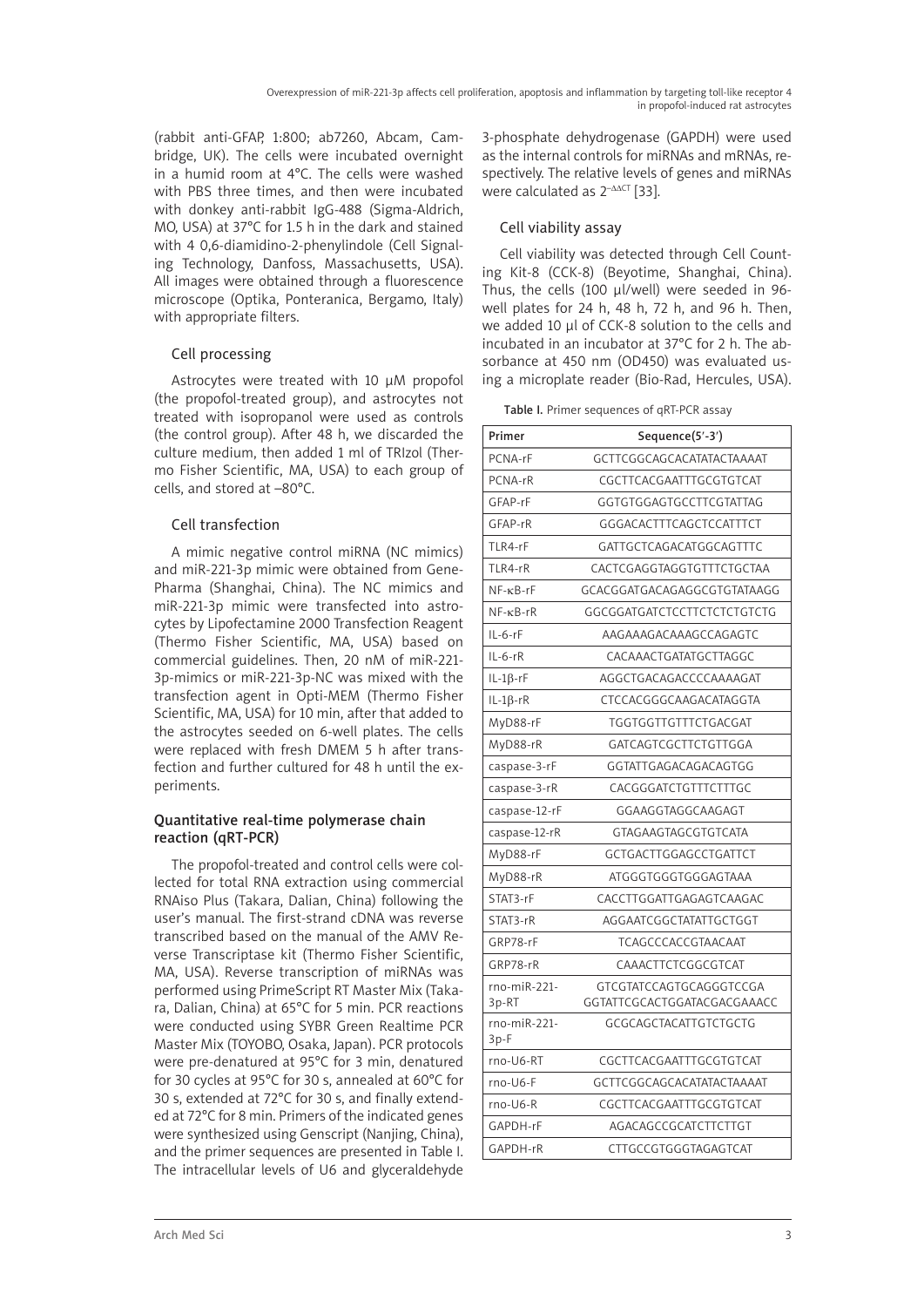Four groups were constructed: the propofol group, propofol + miRNA mimic group, propofol + miRNA NC group, and blank control group.

#### Flow cytometry

After propofol treatment for 48 h, we collected the cells for apoptosis and cell cycle assay. The cells for apoptosis assay were first re-suspended in 1 × Binding Buffer and incubated with 5 μl of APC-Annexin V and 5 μl of propidium iodide (PI) for 20 min in the dark at 25°C. After gently mixing the cells with 400  $\mu$ l of 1  $\times$  Binding Buffer, the apoptotic rate was quantified using FACSCalibur (BD Biosciences, NJ, USA) within 1 h. In the cell cycle assay, the harvested cells were re-suspended and fixed with 5 ml of pre-cooled 70% ethanol overnight at 4°C. After that, we washed the cells with precooled PBS and re-suspended the cells in 0.3 ml of PBS using a pipette gently. RNase A was added to the cells at a final concentration of 50 μg/ml and digested at 37°C for 30 min. The cell cycle of the cell samples was measured using flow cytometry after the final incubation with another 5 μl of PI at 4°C for 15 min.

#### Western blotting

All collected cells were washed twice with precooled PBS, lysed in a radioimmunoprecipitation assay (RIPA) buffer (Beyotime Biotechnology, Shanghai, China), then treated with ultrasound, and centrifuged at 10,000 g at 4°C for 20 min. The protein amount was quantified using a bicinchoninic acid protein assay reagent (Thermo Fisher Scientific, MA, USA). The total protein was isolated by electrophoresis on 10% sodium dodecyl sulfate polyacrylamide gel (SDS-PAGE) and then transferred to a polyvinylidene difluoride film (Millipore, Watford, UK). The membrane was immunoblotted overnight at 4°C with anti-toll-like receptor *4* (*TLR4*) (1 : 300; Abcam, MA, USA), anti-myeloid differentiation primary response 88 (*MyD88*) (1 : 500; Abcam, MA, USA), NF-KB (p50) (66535-1-IG, Proteintech), BAX (50599-2-IG, Proteintech), Bcl-2 (26593-1-AP, Proteintech), CASPASE3 (19677-1-AP, Proteintech), CASPASE9 (10380-1-AP, Proteintech) and anti-GAPDH (Santa Cruz Biotechnology, CA, USA). After washing in  $1 \times$  TBST three times, the horseradish peroxidase-labeled secondary antibody (Jackson ImmunoResearch, PA, USA) was used for detection at room temperature for 1 h. The protein bands were measured using an enhanced chemiluminescent system (Merck Millipore, Watford, UK). Jackson ImmunoResearch.

#### Dual-Luciferase Reporter Assay

We used miRwalk online software (http://zmf. umm.uni-heidelberg.de/apps/zmf/mirwalk2) to

predict the target gene of miR-221-3p that can regulate *TLR4*.

Also, we synthesized the *TLR4* 3′UTR fragment containing a miR-221-3p-binding site and mutant binding site and cloned it into the pGL3 promoter plasmid (Omega, USA, D6950-02) to prepare *TLR4* 3′UTR-WT. Lipofectamine 2000 (11668-027; Invitrogen, Thermo Fisher Scientific, MA, USA) was used to co-transfect 293T cells with miR-221-3p or miR-NC mimics. The relative light units were detected using the Dual-Luciferase Reporter Assay System (Promega).

#### Transient transfection with small interfering RNA (siRNA)

The method of transfecting siRNA was according to a previous study [34]. 293T cells were transfected with siRNA-*TLR4* to knock down the *TLR4* gene, and the empty plasmid siNC was the control. Stable transfected 293T cells were collected using the Zeocin screening method. The mRNA expression of *TLR4* was determined using qRT-PCR.

#### Statistical analysis

SPSS (version 21.0; IBM Corp., Armonk, NY, USA) was used to statistically process the experimental data. The quantified results are shown as mean ± standard deviation (SD). One-way analysis of variance was used to analyze the difference between any two groups. *P <* 0.05 indicated statistical significance, and *p <* 0.01 indicated highly significant differences.

#### Results

#### Propofol downregulated mRNA expression of miR-221-3p expression in rat astrocytes

We isolated primary astrocytes from rat brain and ensured cell reliability using immunostaining for GFAP, a typical marker of astrocytes [25, 26]. Most cells in the microscope field displayed GFAP positivity, demonstrating that the rat astrocytes were successfully obtained (Figure 1 A). qRT-PCR results revealed that propofol treatment significantly reduced the miR-221-3p expression (*p <* 0.05) (Figure 1 B).

#### MiR-221-3p attenuates propofol-induced decrease in cell viability in rat astrocytes

To probe the action of miR-221-3p on astrocytes during propofol treatment, miR-221-3p was ectopically imported into propofol-treated astrocytes. After transfecting astrocytes with miR-221-3p mimic and NC mimic for 48 h, qRT-PCR results showed that miR-221-3p expression dramatically improved in the miR-221-3p mimic-transfected group as compared with the NC mimic and con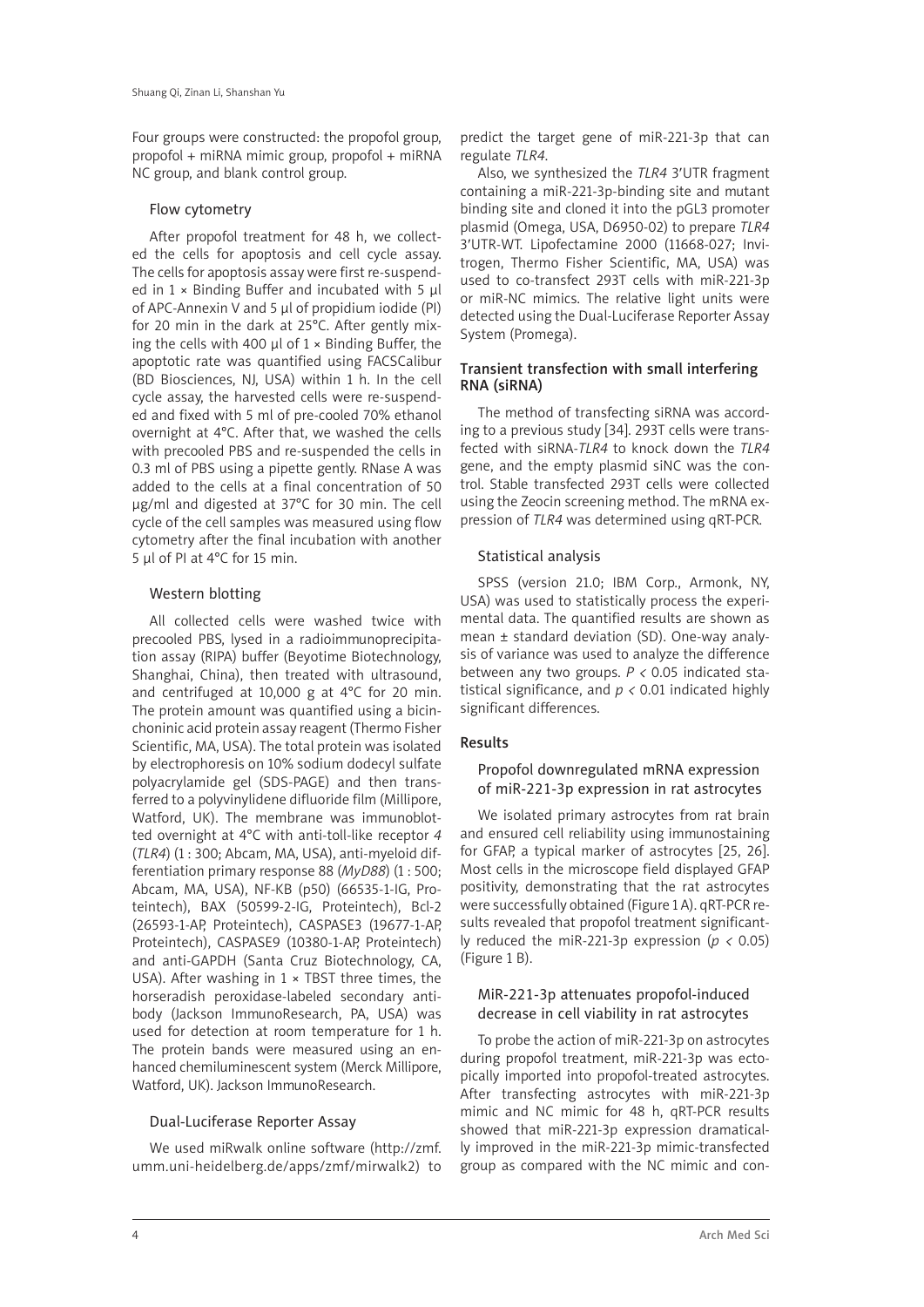Overexpression of miR-221-3p affects cell proliferation, apoptosis and inflammation by targeting toll-like receptor 4 in propofol-induced rat astrocytes



Figure 1. Propofol treatment reduces miR-221-3p expression in purified rat astrocytes.  $A$  – Purified cells were adopted for immunostaining of glial fibrillary acidic protein to verify the extraction efficiency of astrocytes. B – Isolated rat astrocytes were treated with 10 μM propofol for 48 h, miR-221-3p quantification was examined using qRT-PCR. \**P <* 0.05 compared to the control group

trols (*p <* 0.01), demonstrating that miR-221-3p was successfully delivered into astrocytes (Figure 2 A). As shown in Figure 2 B, CCK-8 assay results indicated that the cell viability in the propofol group decreased in comparison with that in the blank group, while the cell viability in the propofol + miRNA mimic group was dramatically upregulated compared with that of the propofol group or the propofol + miRNA NC group, especially 72 h and 96 h after propofol addition (*p <* 0.05, *p* < 0.01).

#### MiR-221-3p regulates apoptosis and cell cycle in propofol-treated cells

As indicated in Figure 3 A, the apoptosis rates in the propofol + miR-221-3p mimic were decreased when compared with the propofol and propofol + miRNA NC group ( $p < 0.05$ ), indicating that miR-221-3p overexpression restored propofol-induced apoptosis in rat astrocytes. In addition, a significant increase or decrease in the proportion of cells in the G2/M phase was observed in cells transfected with miR-221-3p mimics compared with their respective NCs (Figure 3 B). Overall, these data indicated that miR-211-3p downregulation could block the cell cycle in the G2/M phase.

### MiR-221-3p affected propofol-induced astrocyte apoptosis

To study the mechanism of the effect of miR-221-3p on cell proliferation and apoptosis, we examined the related genes including proliferating cell nuclear antigen (PCNA), GFAP, caspase-12, nuclear factor kappa B (NF-κB), interleukin-6 (IL-6), and interleukin-1β (IL-1β), MyD88 (myeloid differentiation factor 88), toll-like receptor 4 (TLR4), signal transducer and activator of transcription 3



Figure 2. Overexpression of miR-221-3p attenuates cell proliferation induced by propofol treatment. A - Synthetic miR-221-3p mimic and miR-221-3p NC were transfected into purified rat astrocytes, and delivery efficiency was examined through qRT–PCR. B – Purified astrocytes divided into four groups were harvested at indicated time points for cell viability detection using CCK8. \*\**P <* 0.01 compared to the controls; ##*P <* 0.01 compared to the miRNA NC group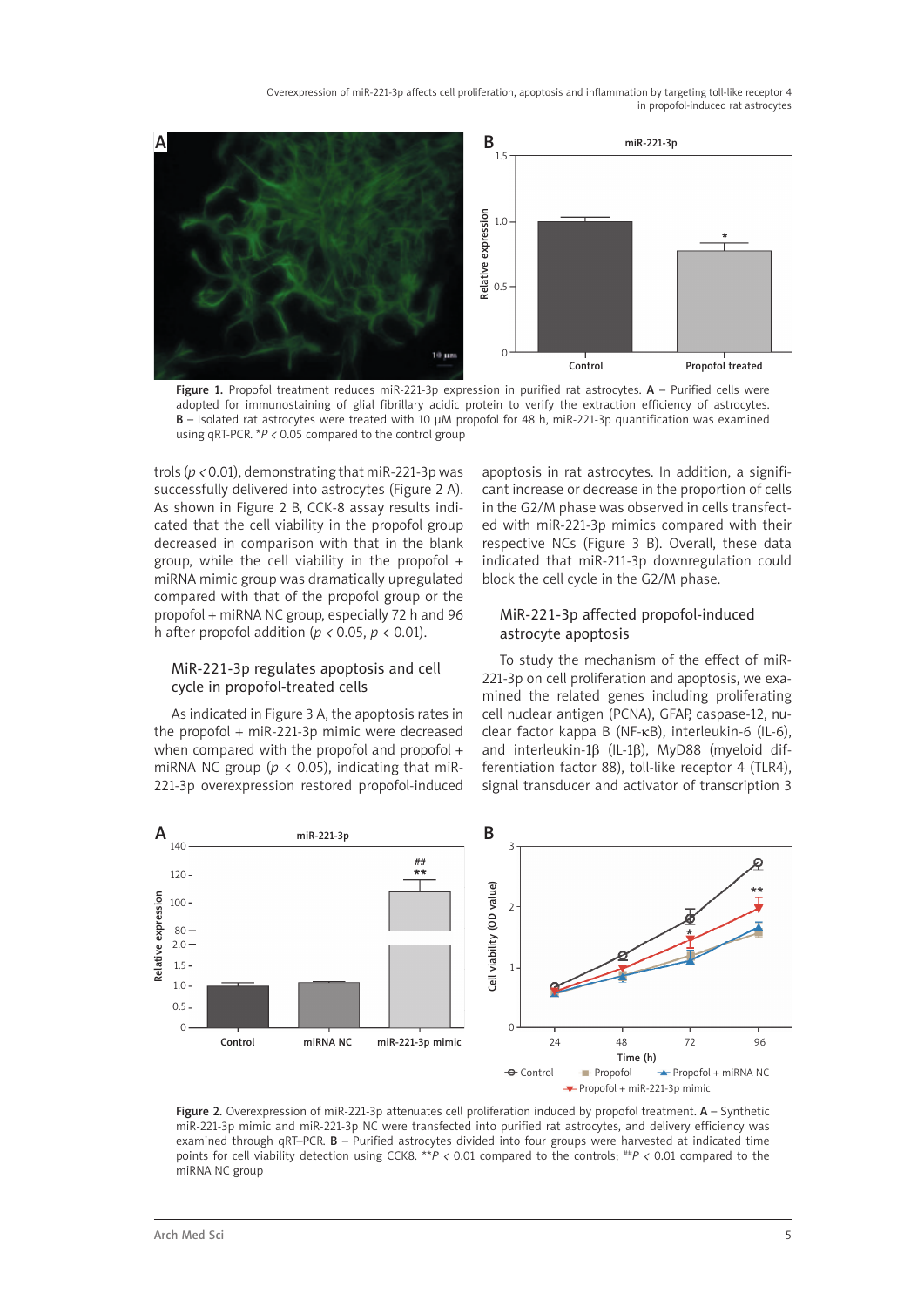

Figure 3. Overexpression of miR-221-3p modifies apoptosis and cell cycle in propofol-treated astrocytes. The blank control, NC mimic, propofol + NC mimic, and propofol + miR-221-3p mimic groups were harvested for flow cytometry assay to measure the apoptosis (A) rate and cell cycle (B)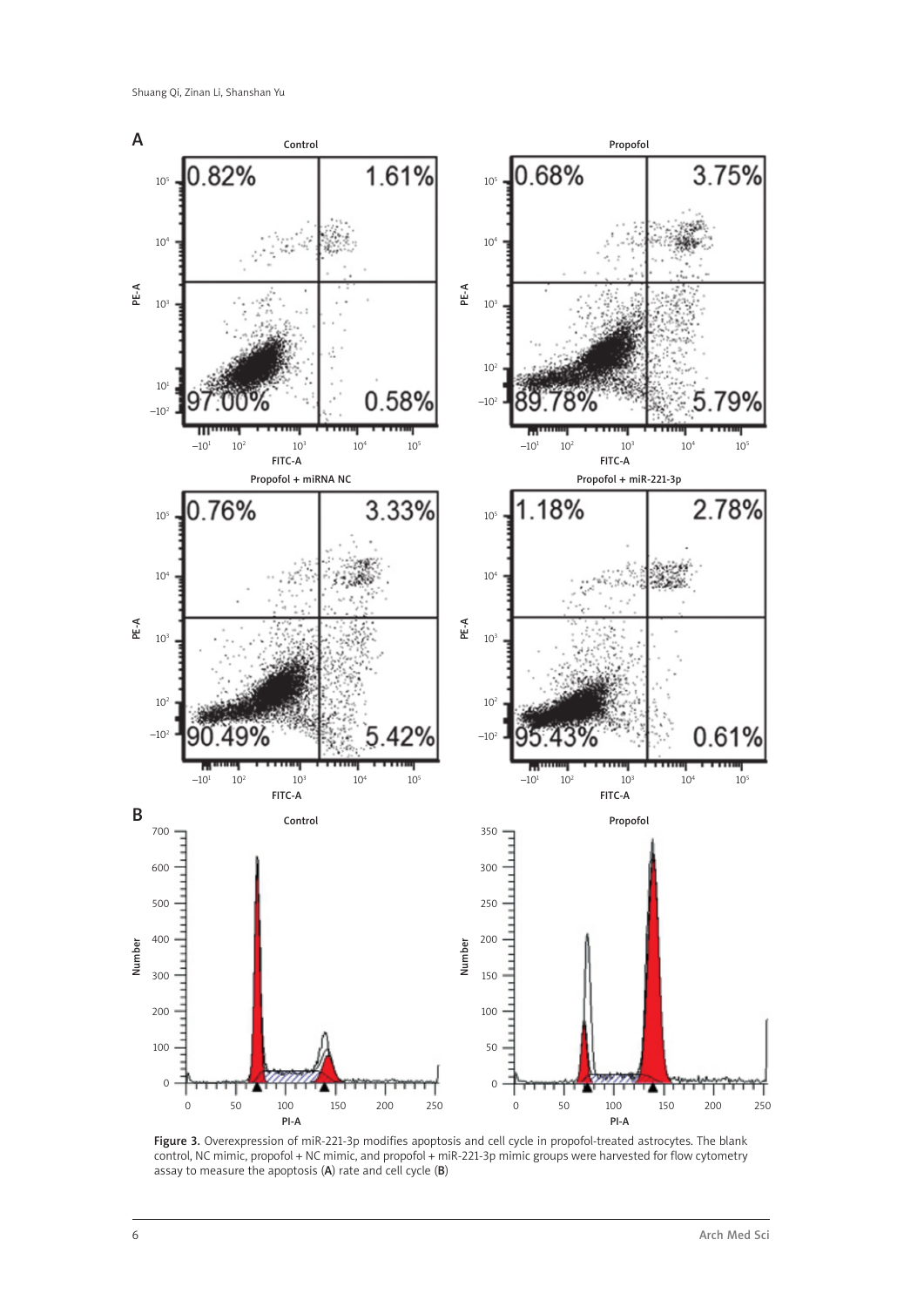Overexpression of miR-221-3p affects cell proliferation, apoptosis and inflammation by targeting toll-like receptor 4 in propofol-induced rat astrocytes



Figure 4. miR-221-3p regulates the *TLR4*-*MyD88* signaling pathway in propofol-treated astrocytes. A – The blank control, NC mimic, propofol + NC mimic, and propofol + miR-221-3p mimic groups were harvested for qRT-PCR to quantify the mRNA levels of *PCNA*, *GFAP*, caspase-12, *STAT3*, *GRP78*, *NF-*κ*B*, *IL-6*, *IL-1*β, *TLR4*, and *MyD88*. \*\**P <* 0.01 compared to the controls. ##*P <* 0.01 compared to the miRNA NC group. \**P <* 0.05, \*\**p <* 0.01 compared with the blank controls. #*P <* 0.05, ##*p <* 0.01 compared with the propofol group. &*P <* 0.05, &&*p <* 0.01 compared to the propofol + NC mimic group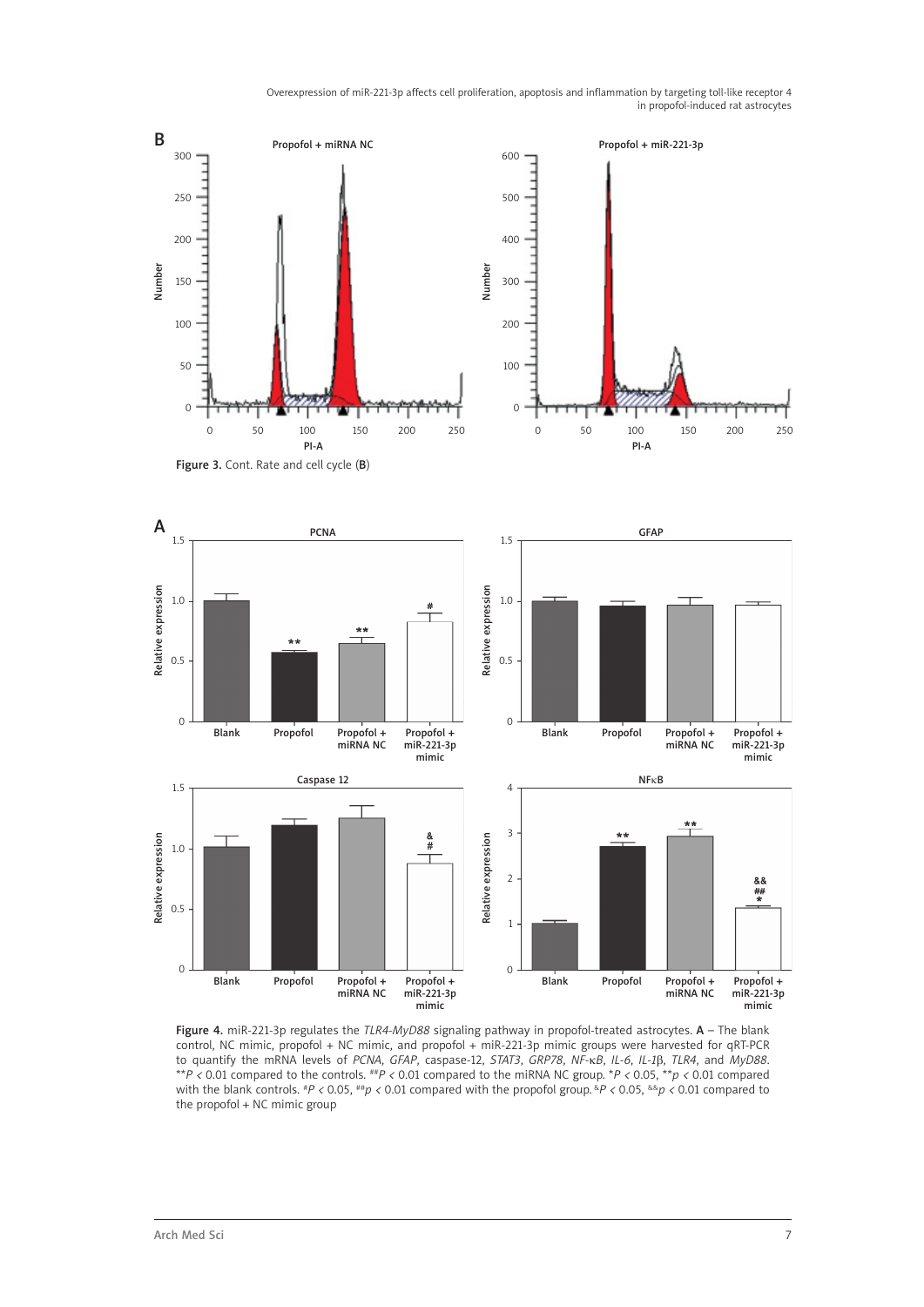

group. &*P <* 0.05, &&*p <* 0.01 compared to the propofol + NC mimic group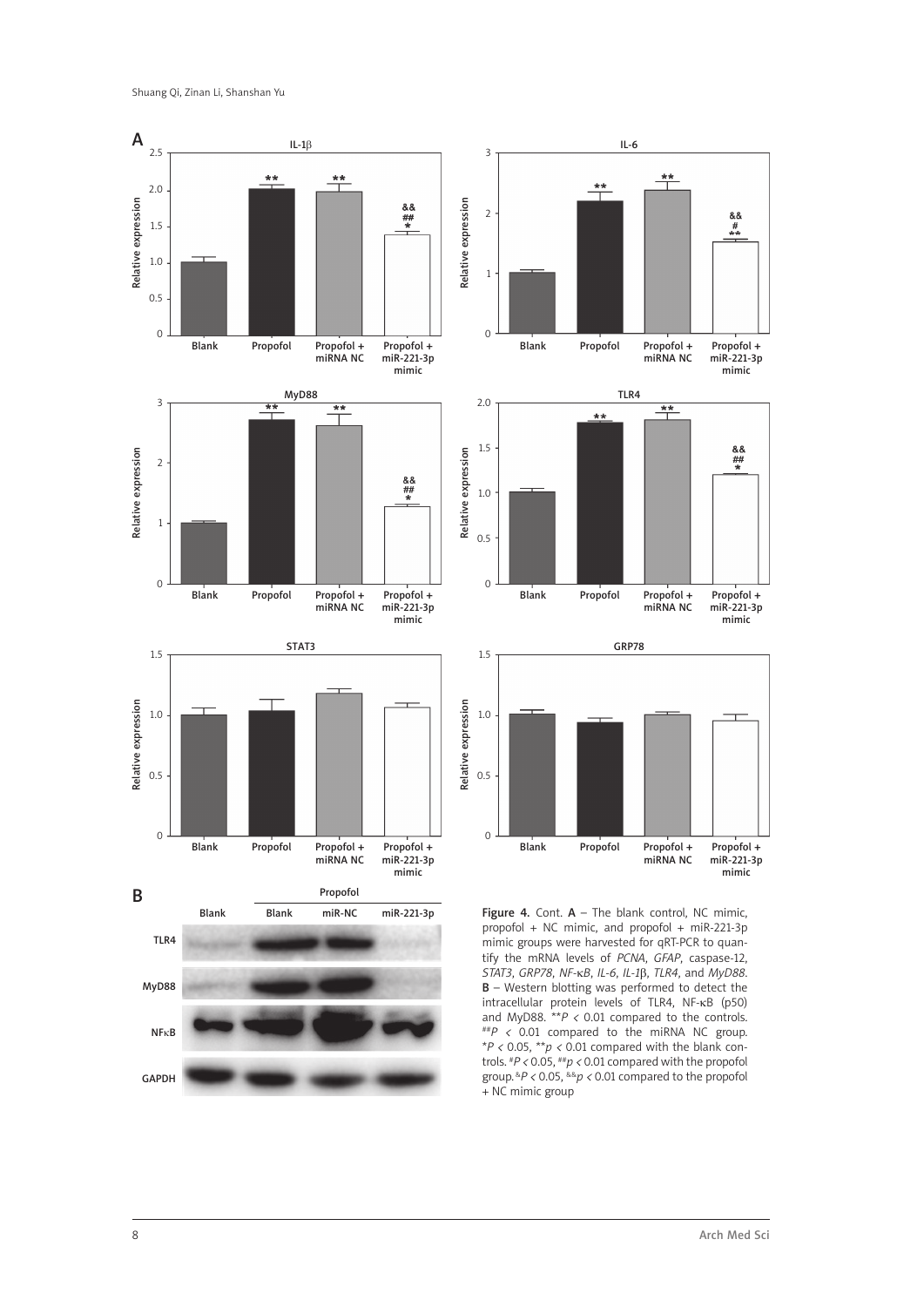(STAT3), caspase-3, and glucose-regulated protein 78 (GRP78). As shown in Figure 4 A, the results indicated that PCNA mRNA level in the propofol + miR-221-3p mimic group was significantly improved when compared with the propofol group  $(p \lt 0.05)$ , while there was no significant difference when compared with the propofol + miRNA NC group. In addition, the mRNA expression of *GFAP*, *STAT3* and *GRP78* in the propofol + miR-221-3p mimic group was not significantly different when compared with the propofol group and propofol + miRNA NC group. The mRNA expression of caspase-12 was significantly lower when compared with the propofol group and propofol + miRNA NC group (*p* < 0.05). Moreover, the mRNA expression levels of *NF-*κ*B*, *MyD88*, *TLR4*, *IL-6* and  $IL-1\beta$  in the propofol + miR-221-3p mimic group were markedly lower when compared with the other three groups ( $p < 0.01$ ). When we further examined the protein expression of TRL4, MyD88 and NF-κB, the results indicated that the overexpression of miR-221-3p dramatically decreased cellular protein levels of TLR4, MyD88 and NF-κB (p50) (Figure 4 B). This result indicated that the overexpression of miR-221-3p could reverse the expression of TLR4, MyD88 and NF-κB (p50) in astrocytes induced by propofol.

## TLR4 was a target of miR-221-3p

We found that the miR-221-3p expression trend was opposite to that of *TLR4* (Figure 1 B and Figure 4 A). Complementary sequences were observed between *TLR4* 3′UTR and miR-221-3p when combined with bioinformatics prediction (Figure 5 A). The association between miR-221-3p and *TLR4* was detected using the Dual-Luciferase Reporter Assay system. Ectopic expression of miR-221-3p significantly decreased the *TLR4* 3′UTR-WT luciferase activity (Figure 5 B).

### Knockdown of TLR4 could suppress the apoptosis rate in propofol-treated astrocytes

To explore the function of *TLR4* in propofoltreated astrocytes, *TLR4* was knocked down by transfecting 293T cells that were transfected with siTLR4. The results of qRT-PCR indicated that *TLR4* expression was markedly decreased after the knockdown of *TLR4-1*, *TLR4-2*, and *TLR4-3* (Figure 6 A). We selected *TLR4-1* as the final siRNA sequence for the following experiments. *TLR4* knockdown cells markedly suppressed apoptosis compared with the cells in the siRNA controls (*p* < 0.01) (Figure 6 B and C). In addition, we further examined the protein related apoptosis, including bax, bcl-2, caspase 3 and caspase 9 using western blot. The results indicated that the expression

 $A$ <br>hsa-miR-221-3p

3' CUUUGGGUCGUCUGUUACAUCGA 5' TLR4 3'UTR-WT 5'...GGGAAUGGAAAAUGGUGUAGCC…3' TLR4 3'UTR-MUT 5' ... GGGAAUGGAAAAUGGACAUCGC 3'



Figure 5. *TLR4* is a target of miR-221-3p. Dual-Luciferase Reporter Assay was performed to identify the association between *TLR4* and miR-221-3p. \**P* < 0.05

levels of bax and caspase 3 in the propofol + siTLR4 group were lower when compared with the propofol + siNC group, while the expression levels of bcl-2 and caspase 9 were superior when compared with the propofol + siNC group.

## **Discussion**

In this study, we found that the miR-221-3p expression in rat astrocytes was markedly suppressed by propofol treatment. Also, the overexpression of miR-221-3p could improve the propofol-induced astrocytes viability and decrease its apoptosis and the cell number during the G2/M phase. In addition, the transfection of miR-221-3p mimics could dramatically reduce the mRNA and protein expression of *MyD88*, *TLR4* and *NF-*κ*B* in propofol-induced astrocytes. After that, *TLR4* was found to be the target of miR-221-3p using the Dual-Luciferase Reporter Assay. Furthermore, knockdown of *TLR4* could suppress the apoptosis rate in propofol-treated astrocytes.

Previous studies have reported that miRNA could regulate the nerve damage caused by propofol [27]. Also, Feng *et al.* [22] stated that miR-221-3p could be regarded as a biomarker to regulate the activation of astrocytes. However, the specific effect and potential mechanism of miR-221-3p on propofol-treated astrocytes have not yet been explored. In this study, our results indicated that miR-221-3p was an important regulator of rat astrocyte proliferation in response to propofol treatment. First, miR-221-3p expression was decreased by treatment with propofol in rat astrocytes. Furthermore, we found that miR-221-3p overexpression could improve cell growth and suppress as-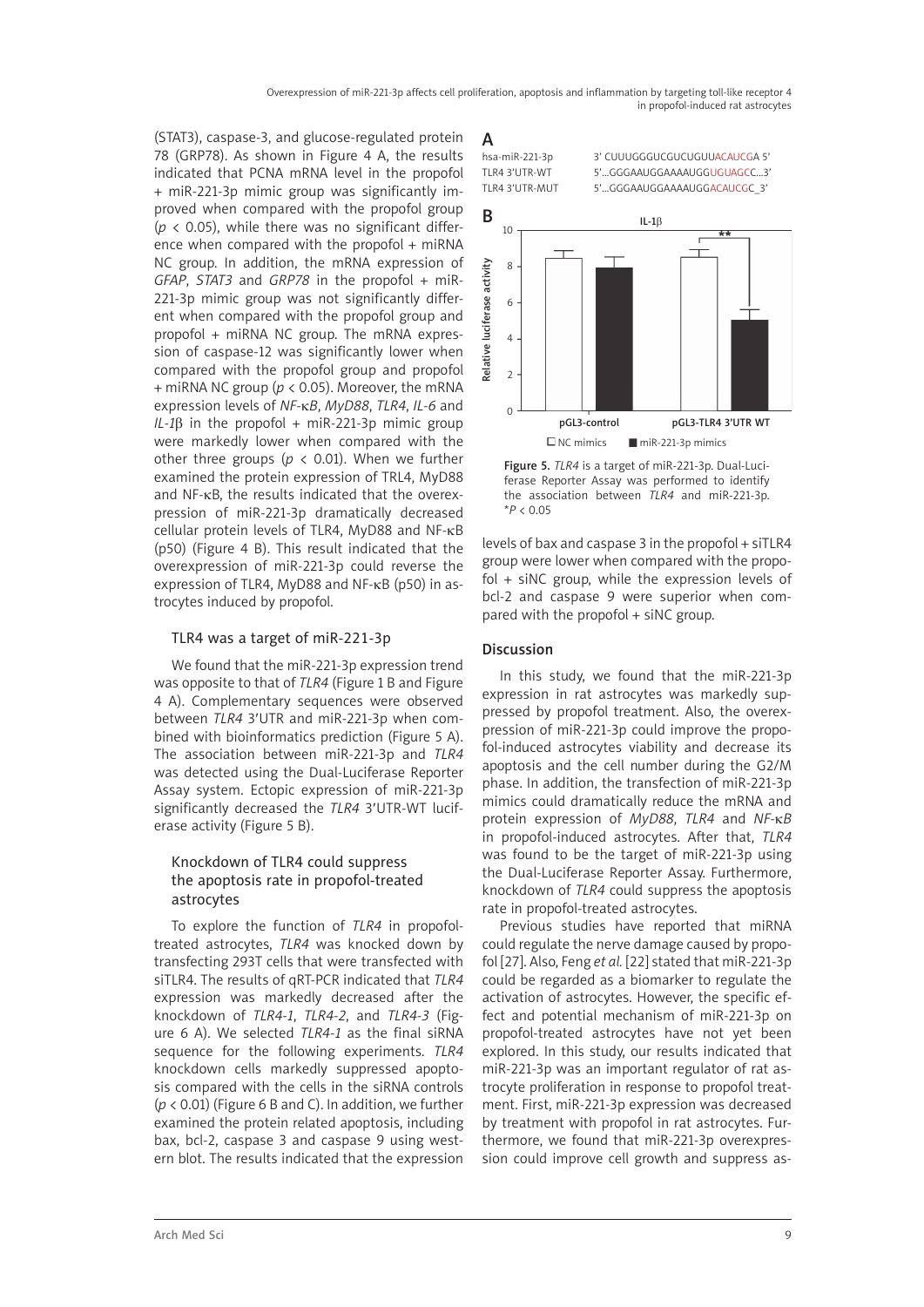

Figure 6. Knockdown of TLR4 could suppress the apoptosis rate in propofol-treated astrocytes. A - Detection of knockdown efficiency of sitlr4 by qRT-PCR. B – Knockdown of *TLR4* could suppress the apoptosis rate in propofol-treated astrocytes. C – The apoptosis rate in astrocytes in the group of siNC with propofol treatment. D – The apoptosis rate in astrocytes in the group of siTLR4 with propofol treatment. \*\* shows a highly significant difference in the blank controls ( $p < 0.01$ ), and  $^{**}$  shows a highly significant difference from the siNC group ( $p < 0.01$ )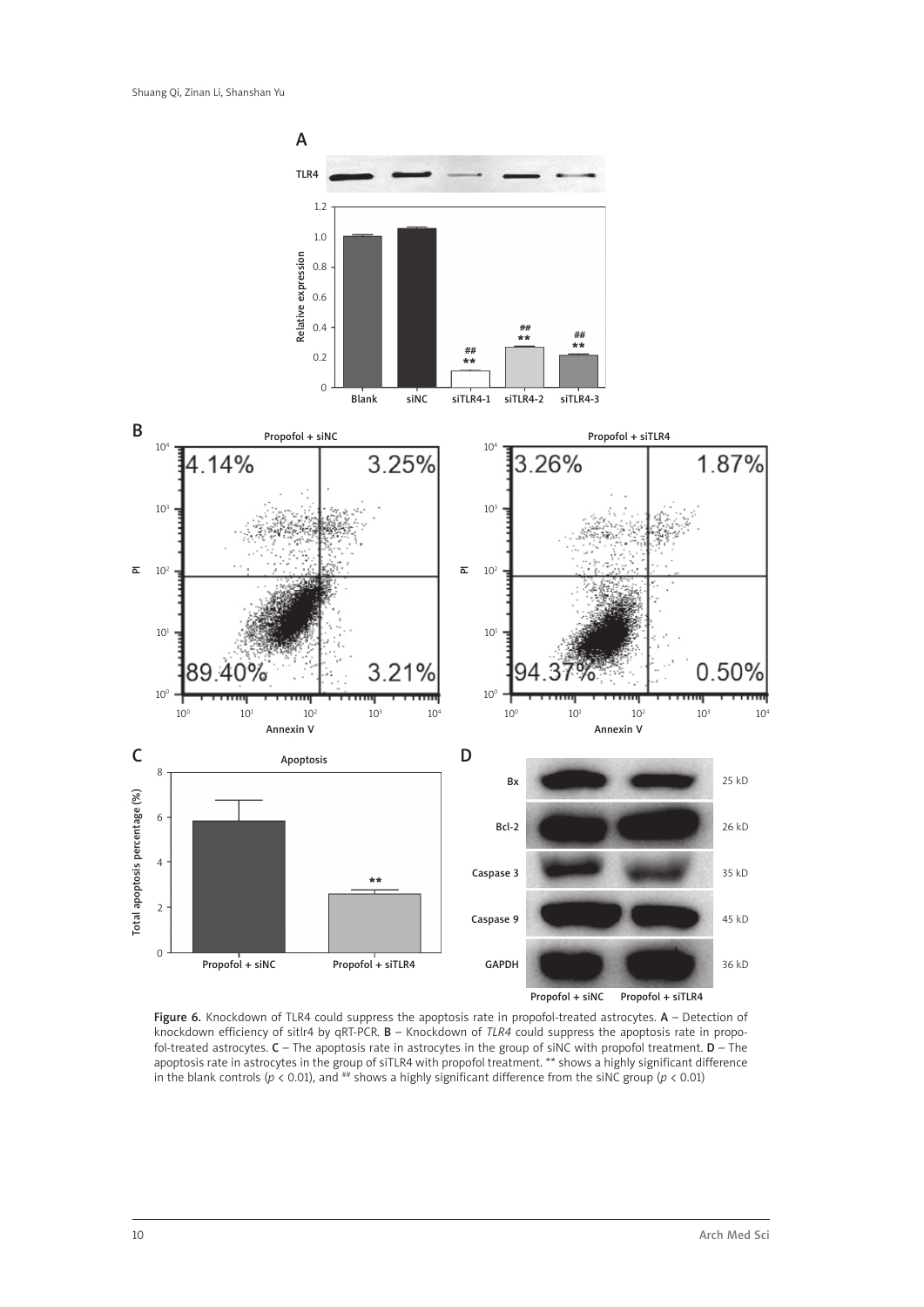trocyte apoptosis, which were consistent with the miRNA profile data [28, 29].

Moreover, to probe the pathway associated with miR-221-3p, we conducted qRT-PCR detection to quantify apoptosis-related gene expression. The results indicated that the overexpression of miR-221-3p in propofol-induced astrocytes could significantly reduce the mRNA expression of *NF-*κ*B*, *MyD88*, *TLR4*, *IL-6*, and *IL-1*β. For further bioinformatics analysis, we found that *TLR4* was the target of miR-221-3p, which was identified using the Dual-Luciferase Reporter Assay. TLR4 is a membrane receptor that can recognize a variety of stimuli and activate related signal transduction pathways when stimulated, thereby promoting the expression of inflammatory factors [30, 31]. After knockdown of *TLR4*, we observed that *TLR4* knockdown cells markedly suppressed the propofol-induced apoptosis rate, implying that miR-221-3p affects astrocyte proliferation that was not related to ER-stress signals. Zhu *et al.* [17] noted that miR-221-3p regulated HUVEC apoptosis and inflammation through the target of TLR4. Quero *et al.* [32] considered that miR-221-3p is a regulator of inflammatory M2 macrophage function induced by TLR4. The above reports suggested that miR-221-3p could mediate apoptosis and inflammation via the target of TLR4. Therefore, our studies suggested that miR-221-3p could improve the damage of CNS induced by propofol through regulating the expression of TLR4.

There are some limitations in our research. First, due to the characteristics of the multiple targets of propofol on the cell, we are currently unable to determine the way propofol enters the cell to perform its function. Therefore, our research cannot clarify the exact mechanism by which miRNA regulates the neurotoxicity caused by propofol. The TLR4-mediated NF-KB pathway need to be validated in propofol-induced astrocytes, which could provide a better understanding for the function of miRNA in propofol-induced astrocytes. In addition, in order to clarify whether propofol is toxic to the developing brain, it is necessary to conduct *in vivo* propofol exposure experiments in newborn animals.

## Conclusions

In summary, we found that overexpression of miR-221-3p could improve the viability of propofol-induced astrocytes and decrease their apoptosis rate. In addition, the results indicated that miR-221-3p may protect astrocytes from propofol-induced damage by targeting *TLR4*.

## Conflict of interest

The authors declare no conflict of interest.

References

- 1. Glen JBI. The discovery and development of propofol anesthesia: the 2018 Lasker-DeBakey Clinical Medical Research Award. JAMA 2018; 320: 1235-6.
- 2. Sattin D, Duran D, Visintini S, et al. Analyzing the loss and the recovery of consciousness: functional connectivity patterns and changes in heart rate variability during propofol-induced anesthesia. Front Syst Neurosci 2021; 15: 652080.
- 3. Bonnet MP, Mercier FJ, Vicaut E, Galand A, Keita H, Baillard C. Incidence and risk factors for maternal hypoxaemia during induction of general anaesthesia for non-elective Caesarean section: a prospective multicentre study. Br J Anaesth 2020; 125: e81-7.
- 4. Houben A, Ghamari S, Fischer A, Neumann C, Baehner T, Ellerkmann RK. Pediatric emergence delirium is linked to increased early postoperative negative behavior within two weeks after adenoidectomy: an observational study. Braz J Anesthesiol 2021; doi: 10.1016/ j.bjane.2021.03.008 [Online ahead of print].
- 5. Chidambaran V, Costandi A, D'Mello A. Correction to: Propofol: a review of its role in pediatric anesthesia and sedation. CNS Drugs 2018; 32: 873.
- 6. McCann ME, Soriano SG. Does general anesthesia affect neurodevelopment in infants and children? BMJ 2019; 367: l6459.
- 7. De Andrade LM, Isenberg SJ. Does general anesthesia or intravitreal injection affect neurodevelopment in children undergoing ophthalmic procedures? Curr Opin Ophthalmol 2019; 30: 326-30.
- 8. Fan Y, Zhu S, Wang J, Zhao Y, Wang X. Propofol protects against oxygen/glucose deprivation-induced cell injury via gap junction inhibition in astrocytes. Mol Med Rep 2020; 22: 2896-904.
- 9. Seol B, Kim YD, Cho YS. Modeling sialidosis with neural precursor cells derived from patient-derived induced pluripotent stem cells. Int J Mol Sci 2021; 22: 4386.
- 10. Li X, Gao Z, Xu L, Li B, Gao H. Over-expression of arginine vasopressin in magnocellular neurosecretory cells of hypothalamus and its potential relationship with development of diabetic nephropathy. Arch Med Sci 2020; 16: 1130-9.
- 11. Bartel DP. MicroRNAs: target recognition and regulatory functions. Cell 2009; 136: 215.
- 12. Bai Y, Su X, Piao L, Jin Z, Jin R. Involvement of astrocytes and microRNA dysregulation in neurodegenerative diseases: from pathogenesis to therapeutic potential. Front Mol Neurosci 2021; 14: 556215.
- 13. Brites D. Regulatory function of microRNAs in microglia. Glia 2020; 68: 1631-42.
- 14. Barbosa M, Gomes C, Sequeira C, et al. Recovery of depleted miR-146a in ALS cortical astrocytes reverts cell aberrancies and prevents paracrine pathogenicity on microglia and motor neurons. Front Cell Dev Biol 2021; 9: 634355.
- 15. Li L, Voloboueva L, Griffiths BB, Xu L, Giffard RG, Stary CM. MicroRNA-338 inhibition protects against focal cerebral ischemia and preserves mitochondrial function in vitro in astrocytes and neurons via COX4I1. Mitochondrion 2021; 59: 105-12.
- 16. Fukuda S, Akiyama M, Niki Y, Kawatsura R, Harada H, Nakahama KI. Inhibitory effects of miRNAs in astrocytes on C6 glioma progression via connexin 43. Mol Cell Biochem 2021; 476: 2623-32.
- 17. Zhu L, Gong X, Gong J, et al. Notoginsenoside R1 upregulates miR-221-3p expression to alleviate ox-LDLinduced apoptosis, inflammation, and oxidative stress